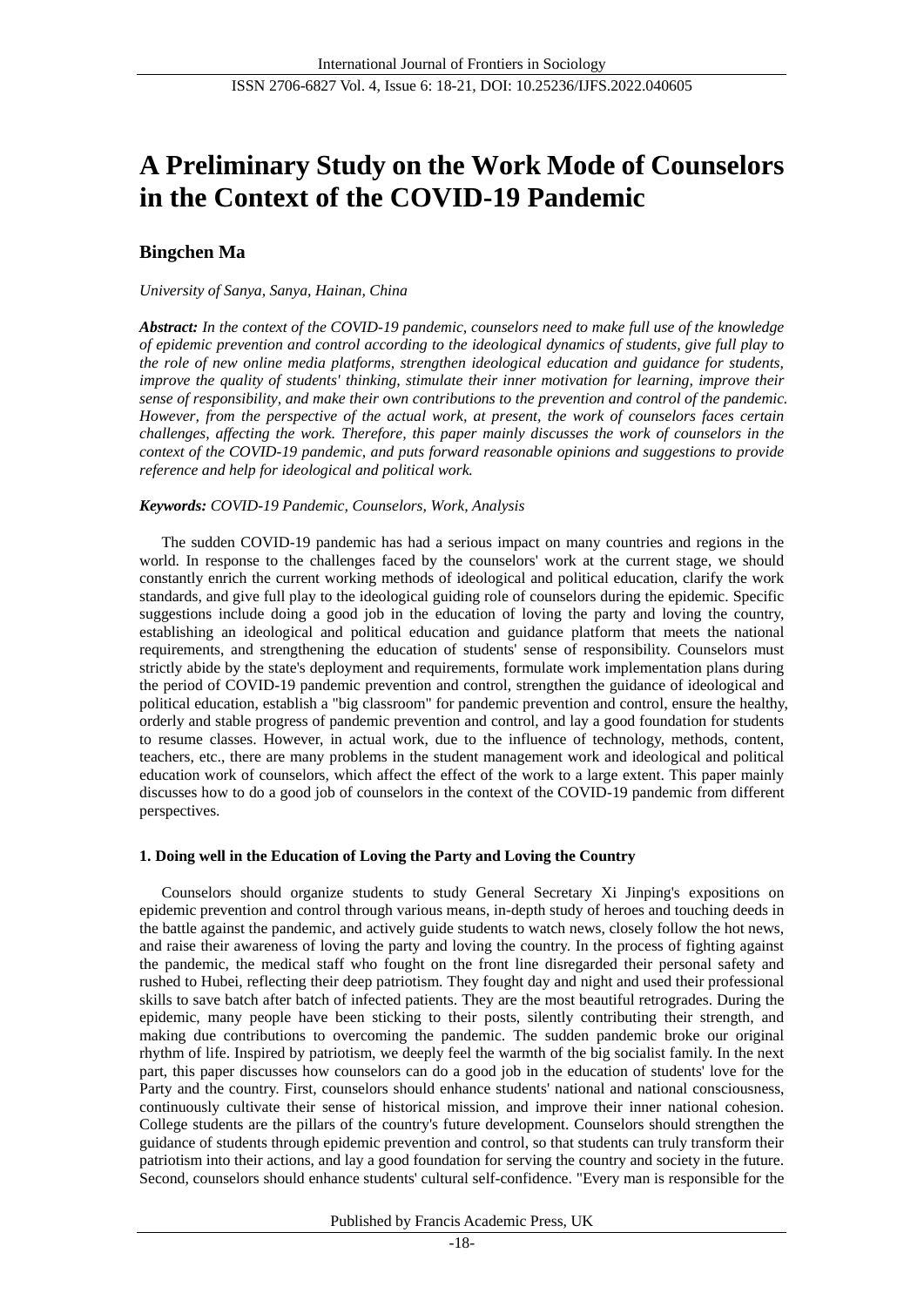# ISSN 2706-6827 Vol. 4, Issue 6: 18-21, DOI: 10.25236/IJFS.2022.040605

rise and fall of the country". During the pandemic, China has withstood a severe test. The people of the whole country were united, and finally withstood various pressures, brought the epidemic under control, and was praised by foreign countries. This is inseparable from cultural confidence and national self-confidence. Therefore, counselors should cultivate students' cultural self-confidence and national self-confidence, and continue to inherit excellent traditional culture, so as to obtain strong spiritual power. Counselors should be good at "telling stories" and telling "good stories". They should share the deeds and touching people in the process of fighting against the pandemic with their students. They must guide students to adhere to the party's leadership, adhere to the implementation of pandemic prevention requirements of the society and the school, and adhere to the implementation of various pandemic prevention measures. They must do their own job following the standards of "no omission, no concealment, and no mistakes", and make due contributions to the pandemic prevention work.

#### **2. Building a Platform forOnline Ideological Guidance**

Internet platforms have become one of the important media for students to understand the world, especially during the pandemic. From the trends of the world pandemic to the pandemic prevention measures of the school, all information will be captured by students. Students can only do a better job of pandemic prevention if they understand the pandemic prevention work first. During the fight against the pandemic, counselors should give full play to the role of online platforms. In the process of promoting ideological and political education, they must establish a matrix of online platforms such as WeChat public accounts, WeChat and QQ groups, enrich educational channels, and improve the pertinence and effectiveness of their work. For example, counselors can publish online articles related to the fight against the pandemic, and continue to accumulate clicks. They can also use the school's website to set up a column of "pandemic" work, and do a good job in the publicity of pandemic prevention knowledge. Counselors should keep track of students' health status, make daily temperature reports, and communicate the latest updates and rules of the school in a timely manner. In order to reduce the adverse impact of the pandemic on the current class management, counselors can use the management platform to promote the informatization of class management, extensively collect the management data of each class during the pandemic, and do a good job of feedback. In addition, they should establish a "portrait" of student behavior on this basis, truly realize the integration of ideological and political education and class management, and improve the efficiency of class management. College students should shoulder the responsibility of young people in the new era, combine their actual situation, and use their professional knowledge to devote themselves to pandemic prevention and control. For example, they must do a good job in publicity, registration, standing guard, disinfection and other volunteer work, and make their own contributions during the fight against the pandemic. The pandemic is ruthless, but people have love. Counselors should continuously improve the existing education platform according to the current situation of online students during the current epidemic, so as to create good conditions for future online education.

# **3. Adhering to the Educational Concept of Fostering Virtue Through Education**

General Secretary Xi emphasized: "The ideological and political theory course is the key course to implement the fundamental task of fostering virtue through education". Since the outbreak of the epidemic, the CPC Central Committee has led the people of the whole country to fight the epidemic, forming a situation of anti-epidemic work with comprehensive deployment, mobilization and participation of the whole people, which provides valuable materials for the work of counselors. While fighting against the pandemic with students, counselors must constantly sum up experience, summarize practical teaching content for pandemic prevention and control, and provide students with good social courses. The COVID-19 pandemic is an important carrier of the appeal and influence of the current school ideological and political education. Since the outbreak of the pandemic, party members and cadres have led people from all walks of life to fight against the epidemic, making silent dedication and fighting the disease. In the process, a large number of touching stories emerged. These have become important materials for counselors' ideological guidance, injecting new impetus and strong beliefs into college teaching. As witnesses and practitioners of the national fight against the pandemic, contemporary college students can fully feel the same frequency and resonance in the process of fighting side by side with the country and society, which can cultivate students' national pride. Colleges and universities need to enrich the connotation of current ideological and political education, actively explore new ways of educating people, and actively carry out ideological and political education. In the fight against the epidemic and other major events, it is necessary to play the guiding role of positive

Published by Francis Academic Press, UK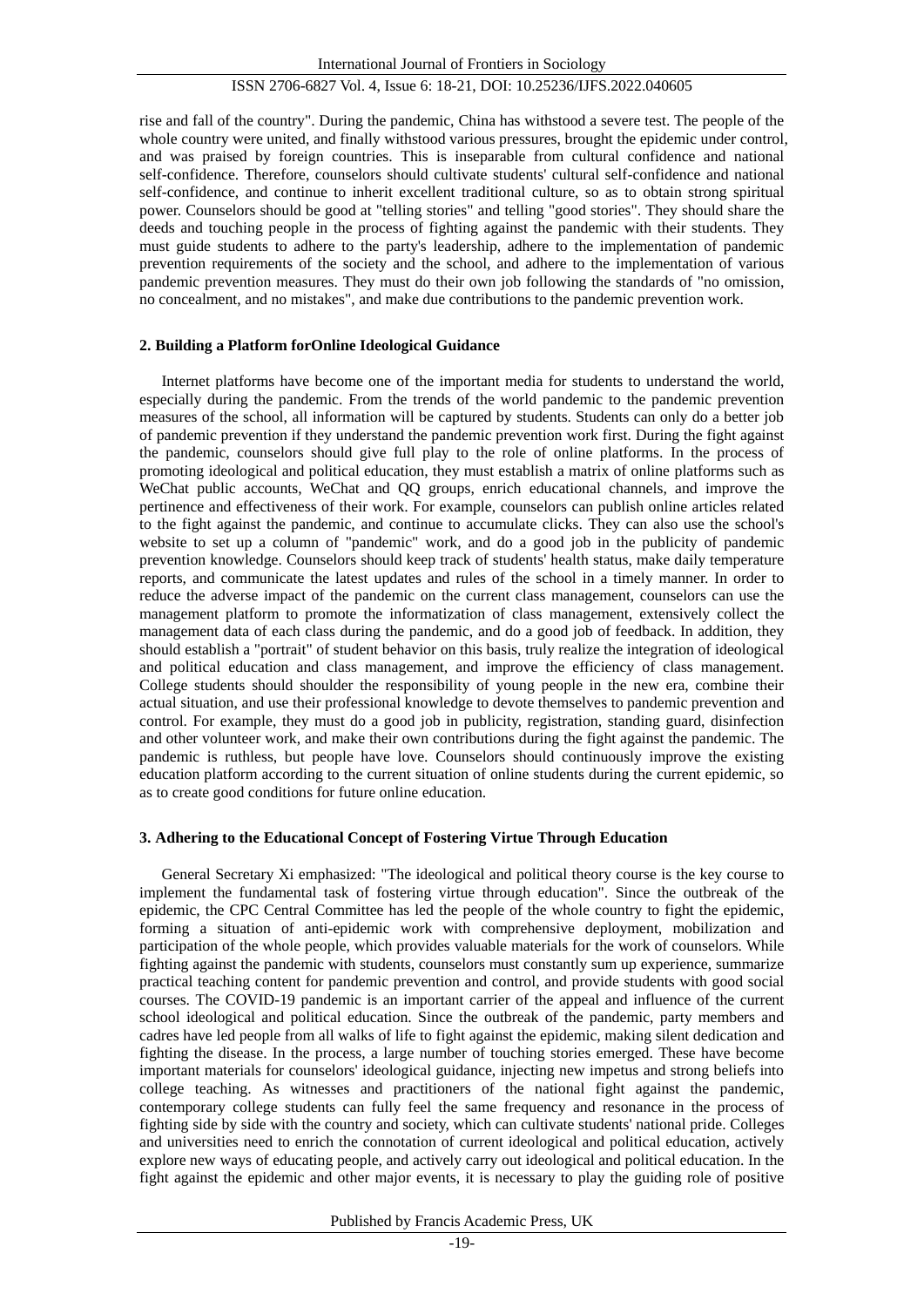#### ISSN 2706-6827 Vol. 4, Issue 6: 18-21, DOI: 10.25236/IJFS.2022.040605

value, fully recognize the problems existing in epidemic prevention and control, seek truth from facts, take a firm stand, and give full play to the leading role of ideological and political education. In the process of carrying out ideological and political education, colleges and universities must firmly seize the opportunity of fighting against the pandemic, adhere to the principle of teaching students in accordance with their aptitude and the principle of relevance, and provide students with educational interpretation and guidance.

#### **4. Continuously Improving the Theoretical Level of Ideological and Political Education of Counselors**

During the fight against the COVID-19 pandemic, counselors should improve their theoretical knowledge, carefully study the speech of General Secretary Xi Jinping at the symposium of teachers of ideological and political theory courses in schools, and promote the reform and innovation of the course of ideological and political theory. They should take the opportunity of fighting the pandemic to continuously promote the current ideological and political practice, realize the reform of teaching informatization, strengthen the communication between teachers and students, and enrich the current forms of ideological guidance, so as to help students gain an in-depth understanding of the current political hot spots about the pandemic, and do a good job of online ideological guidance. As the main front of ideological guidance, colleges and universities should rely on existing resources to establish a team of high-quality counselors to promote the effectiveness of ideological guidance, so as to make the ideological guidance more grounded, so that every student can understand it, thus helping them lay a good foundation for entering the society in the future. In addition, counselors must actively respond to the call of "suspending classes without stopping learning". They must adhere to the principle of "unifying theory and practice", make the content of the lectures meaningful and interesting, and use scientific theories to cultivate people, so as to continuously expand students' horizons, cultivate their Chinese spirit and humanistic care. Therefore, in student management during the pandemic, counselors cannot be limited to traditional content of ideological guidance. Instead, they should dig deep into the inner spirit of fighting against the pandemic, and constantly integrate them into the daily life of students to play an important guiding role, so as to continuously cultivate more outstanding talents for the society and promote the progress and development of the society.

### **5. Doing Well in Psychological Counseling for Students**

Counselors need to use modern live streaming technology, actively organize various forms of psychological counseling activities, do well in the prevention and control of COVID-19, and actively guide students to take protective measures. During their stay at home, students should make use of online platforms to continuously learn about mental health. Counselors should focus on students who are psychologically vulnerable, have poor family conditions, and are under quarantine, and provide them with psychological counseling, so as to minimize their psychological pressure, constantly eliminate their inner fears and improve their psychological endurance. Counselors should focus on the psychological state of students from "key epidemic areas", provide comfort and guidance, and help solve various problems encountered by such students in their lives, establish "one-to-one" assistance plans, and make emergency response plans. Psychological help and support requires long-term follow-up and feedback, which cannot be achieved overnight, but needs to be cared for with heart. Under the premise of obtaining the consent of the school, counselors can establish psychological support and heat lines for students during the epidemic, or conduct online psychological counseling for students through online platforms to meet the different needs of students. In addition, counselors can establish a network platform between parents and the school according to their own actual conditions to provide professional guidance for students in their study and life during the pandemic. In this way, they can make students learn and use the Internet correctly, not be overly addicted to the Internet, stay away from harmful Internet information, improve their Internet quality, and not create or spread rumors, so as to establish a good environment of online culture, and set good examples for the students. In order to avoid huge psychological pressure on students, counselors should make different psychological counseling plans for students of different grades, and provide students with professional psychological guidance and help.

To sum up, the work of counselors during the COVID-19 pandemic is an unprecedented challenge and a daunting task for every counselor. While raising awareness, they should constantly tease out solutions. In order to do well in ideological guidance in the context of the COVID-19 pandemic,

Published by Francis Academic Press, UK